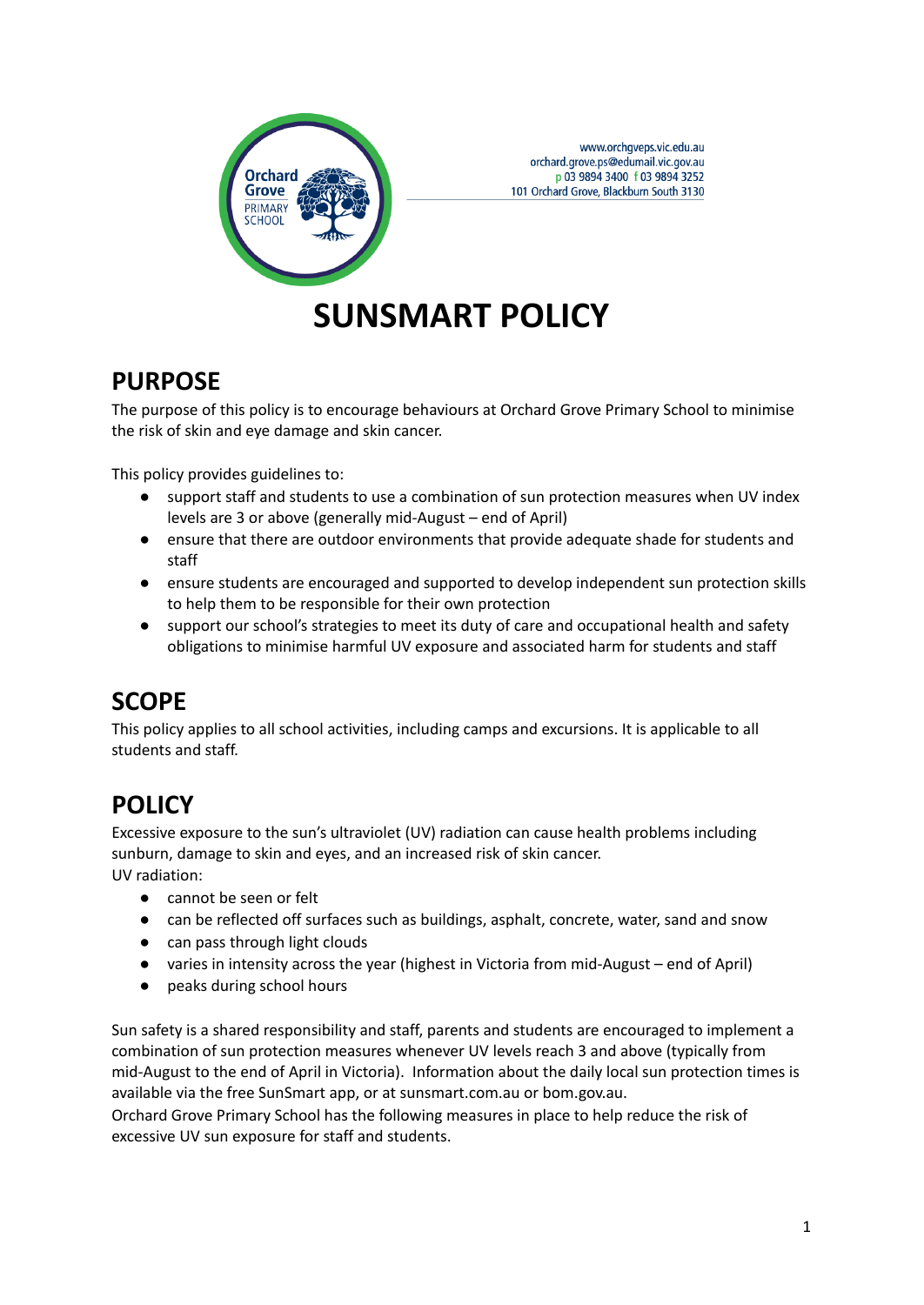#### **Shade**

Orchard Grove Primary School will provide sufficient options for shelter and trees to provide shade on school grounds, particularly in places such as:

- Sun Shade areas
- Amphitheatre
- Open Library at lunch times
- Indoor Lunch club in the Performing Arts centre
- Decking areas of the Meadow

When building works or grounds maintenance is conducted at Orchard Grove Primary School that may impact on the level of shading available to staff and students, a review of the shaded areas available will be conducted and further shading installed as appropriate.

#### **Sun Protective Uniform/Clothing**

Orchard Grove Primary School's school uniform and dress code includes sun-protective clothing, including:

- loose, cool, closely-woven fabric
- shirts with a collar and/or high necklines
- tops with elbow length or long sleeves
- longer style shorts and skirts.

In Term 1 and Term 4, all students **must** wear a school, sun protective hat that shades the face, neck and ears for all outdoor activities. Hats may also be worn for all outdoor activities outside of the Term 1 and Term 4 April time period, by parent or student choice.

Students who are not wearing appropriate protective clothing or a hat will be asked to play in the shade or in a suitable area protected from the sun.

#### **Sunscreen**

Orchard Grove Primary School encourages all staff and students to apply SPF30 (or higher) broad-spectrum, water-resistant sunscreen daily whenever UV levels reach 3 and above. Sunscreen should be applied at least 20 minutes before going outdoors, and reapplied every two hours according to the manufacturer's instructions.

At Orchard Grove Primary School students are welcome to attend the First Aid office to access sunscreen. Staff and students who may suffer from allergic reactions from certain types of sunscreen are encouraged to contact the First Aid Officer to implement a management plan to reduce the risk of an allergic reaction at school.

Staff and families should role model SunSmart behaviour and are encouraged to apply SPF 30 (or higher) broad-spectrum, water-resistant sunscreen when outside.

#### **Sunglasses**

Where practical Orchard Grove Primary School encourages students and staff engaged in outdoor activities to wear close-fitting, wrap-around sunglasses that meet the Australian Standard 1067 (Sunglasses: Category 2, 3 or 4) and cover as much of the eye area as possible.